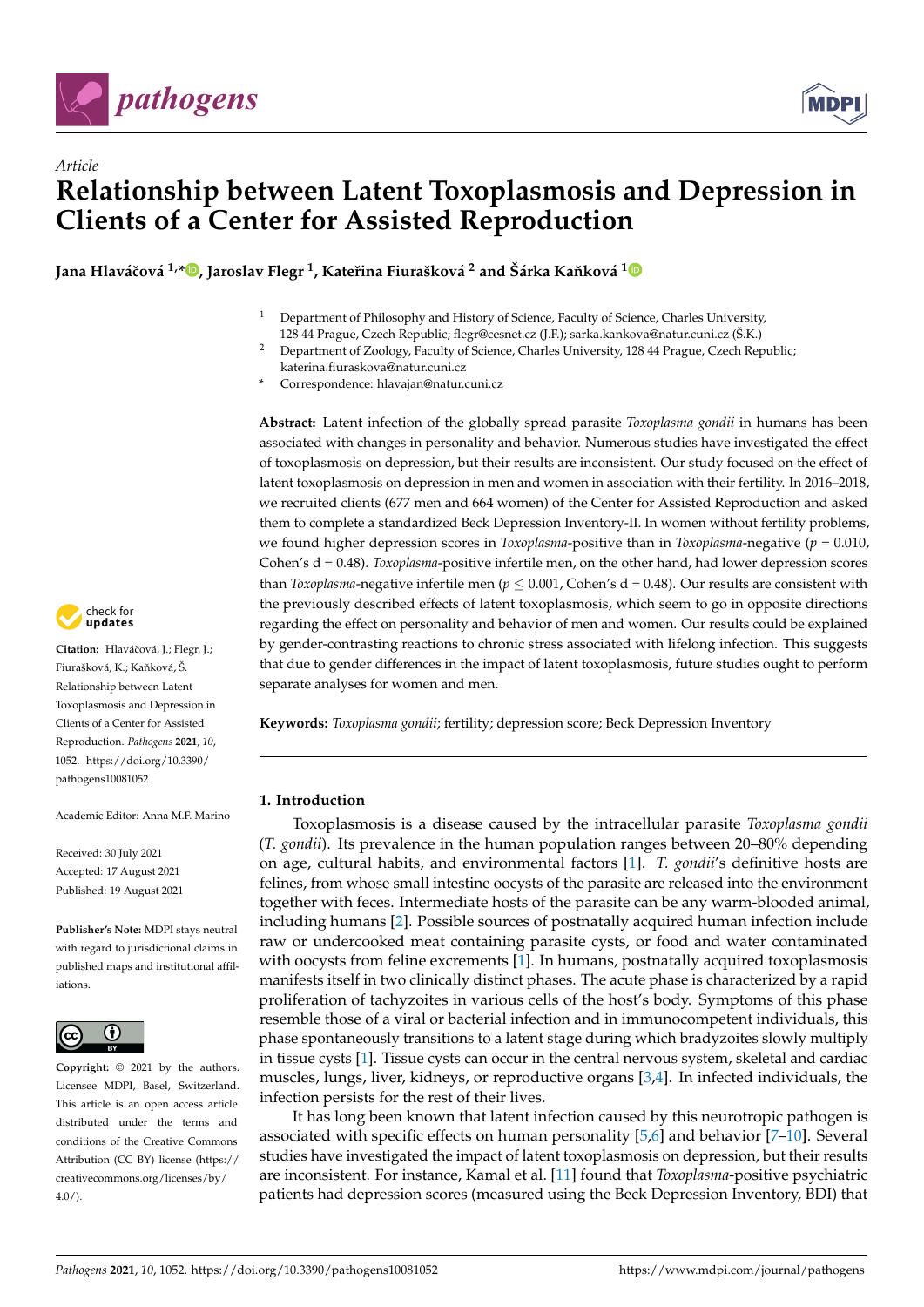were significantly higher than *Toxoplasma*-negative psychiatric patients. A case-control seroprevalence study [\[12\]](#page-8-9) and a cross-sectional study [\[13\]](#page-8-10) showed that psychiatric patients suffering from depression have a significantly higher seroprevalence of toxoplasmosis than control subjects without depression, while another study showed associations between toxoplasmosis and depressive symptoms in female veterans [\[14\]](#page-8-11) and pregnant women [\[15\]](#page-8-12). In a representative study of the Finnish population [\[16\]](#page-8-13), researchers found higher BDI scores in *Toxoplasma*-positive women than in *Toxoplasma*-negative women.

On the other hand, a cross-sectional study performed on a nonclinical Czech population found that infected men seem to be protected from unipolar depression [\[17\]](#page-8-14), while the Third US National Health and Nutrition Survey found no association between *T. gondii* seroprevalence and a history of major depression [\[18\]](#page-8-15). A meta-analysis of 29 studies showed that toxoplasmosis should not be considered a risk factor for patients with depression [\[19\]](#page-8-16) and a meta-analysis of 50 studies found no significant association between anti-*Toxoplasma* antibodies and major depression [\[20\]](#page-8-17). Similarly, an ecological study found no association between toxoplasmosis and major depression [\[21\]](#page-8-18).

Depression and anxiety are known to be associated with infertility [\[22\]](#page-8-19). Infertility is defined as a couple's inability to become pregnant after twelve or more months of regular unprotected sex [\[23\]](#page-8-20). Approximately one-third of infertility cases in couples are attributed primarily to women, one-third to men, and the remaining one-third to the woman-man interaction, of which 20% are unexplained [\[24\]](#page-9-0). A meta-analysis showed higher depression and anxiety scores in infertile couples than fertile ones [\[25\]](#page-9-1) and elevated infertility-related stress has been observed more in women than in men [\[26\]](#page-9-2). Infertile women also reported higher levels of depression when compared with infertile men [\[27\]](#page-9-3).

The inability to naturally conceive is a common problem for many couples. Latent toxoplasmosis appears to be one of the causes of fertility disorders in humans. In a questionnaire study by Kaňková et al. [\[28\]](#page-9-4), infected women reported that it took them significantly longer to conceive, to become pregnant at an older age, and experienced more fertility problems overall than uninfected women did. *Toxoplasma*-positive women are thus more likely to require artificial insemination than *Toxoplasma*-negative women. In fact, a higher prevalence of toxoplasmosis has been observed in infertile women than in healthy pregnant women [\[29](#page-9-5)[,30\]](#page-9-6), in infertile couples than in fertile ones [\[31\]](#page-9-7), and in infertile men than in fertile ones [\[32\]](#page-9-8). Moreover, *Toxoplasma*-positive men had a higher level of anti-sperm antibodies than *Toxoplasma*-negative men did [\[31\]](#page-9-7). Hlaváčová et al. [\[33\]](#page-9-9) found a significantly higher incidence of fertility problems in *Toxoplasma*-positive than in *Toxoplasma*-negative men. They also showed that latent toxoplasmosis negatively affects sperm count and motility.

Although the adverse effects of latent toxoplasmosis on human fertility and fertility problems related to depressive symptoms have been repeatedly observed, no study has ever tested the association between latent toxoplasmosis, fertility, and depression. The aim of this study is thus to analyze the effect of latent toxoplasmosis on depression in men and women in relation to their fertility.

#### **2. Results**

## *2.1. Characteristics of Sample*

The final dataset contained 664 women with a mean age of 33.3 years  $(SD = 4.8)$ , of whom 172 (25.9%) were *Toxoplasma*-positive. The mean age of infected women was higher than the mean age of uninfected women ( $p = 0.027$ ; Table [1\)](#page-2-0). We found no differences in the size of place of residence, level of education, smoking, or prevalence of fertility disorders between *Toxoplasma*-positive and *Toxoplasma*-negative women (see Table [1](#page-2-0) for more details on sample characteristics).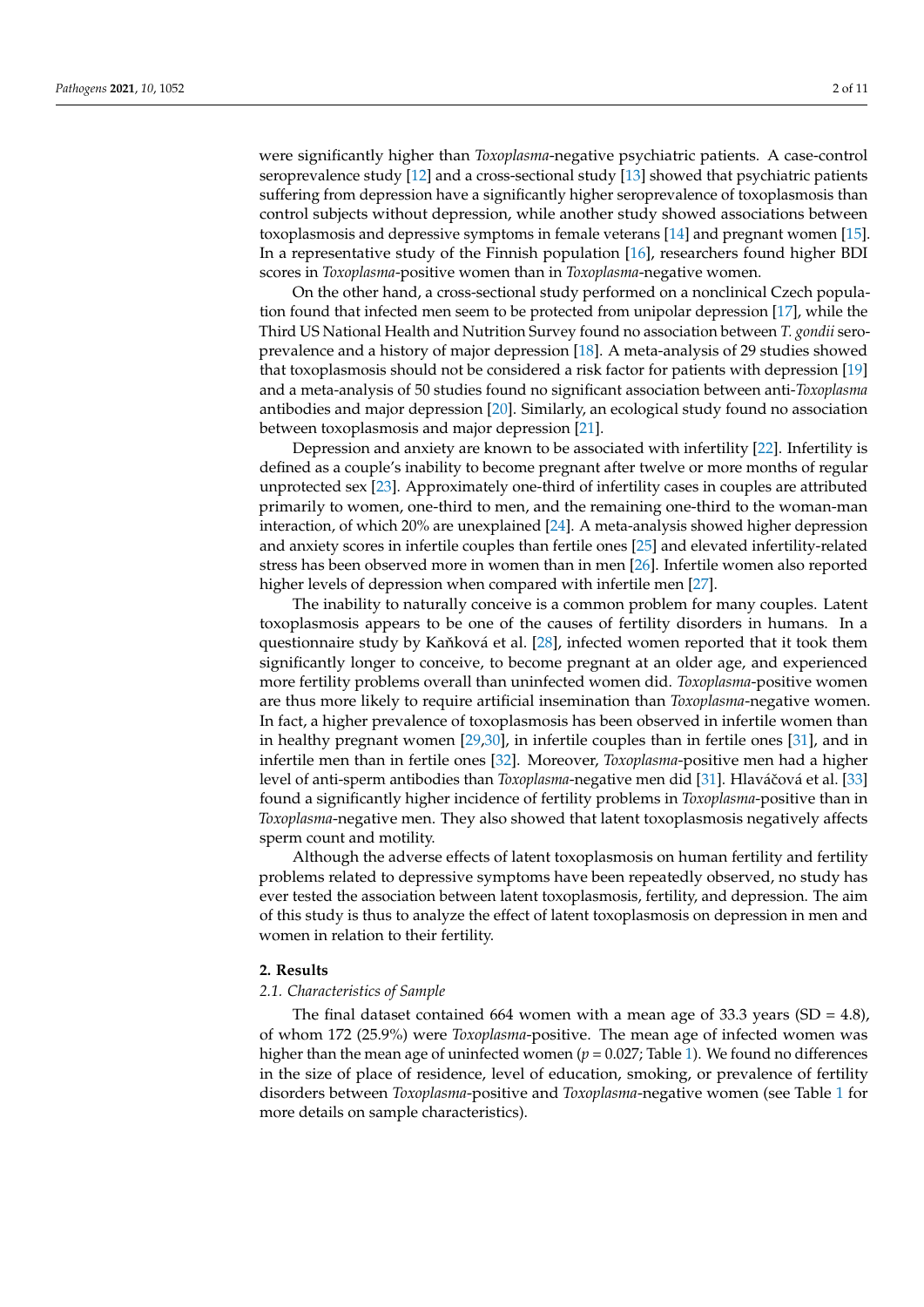<span id="page-2-0"></span>

|                                                 |            | Women      | Men        |           |  |  |
|-------------------------------------------------|------------|------------|------------|-----------|--|--|
|                                                 | toxo-neg.  | toxo-pos.  | toxo-neg.  | toxo-pos. |  |  |
|                                                 | $N = 492$  | $N = 172$  | $N = 513$  | $N = 164$ |  |  |
| Mean age (SD)                                   | 33.0(4.9)  | 34.0(4.3)  | 35.5(5.4)  | 36.1(5.4) |  |  |
| Size of place of residence (no. of inhabitants) |            |            |            |           |  |  |
| Up to 1000; N (%)                               | 64 (13.3)  | 27(16.1)   | 79 (15.6)  | 35(21.6)  |  |  |
| 1000-5000; N $(\% )$                            | 69 (14.3)  | 22(13.1)   | 59 (11.7)  | 19 (11.7) |  |  |
| 5000-50,000; N (%)                              | 104(21.6)  | 36(21.4)   | 107(21.2)  | 31(19.1)  |  |  |
| 50,000–100,000; N $(\% )$                       | 24(5.0)    | 7(4.2)     | 19(3.8)    | 10(6.2)   |  |  |
| 100,000-500,000; N (%)                          | 13(2.7)    | 1(0.6)     | 7(1.4)     | 8(4.9)    |  |  |
| Over 500,000; N (%)                             | 208 (43.2) | 75 (44.6)  | 234 (46.3) | 59 (36.4) |  |  |
| Missing data                                    | 10         | 4          | 8          | 2         |  |  |
| Level of education                              |            |            |            |           |  |  |
| Highschool without graduation or lower; N (%)   | 63(13.0)   | 26(15.2)   | 111(21.8)  | 43 (26.9) |  |  |
| Highschool with graduation; $N$ (%)             | 187 (38.7) | 65(38.0)   | 196 (38.4) | 67 (41.9) |  |  |
| University; N (%)                               | 233 (48.2) | 80 (46.8)  | 203 (39.8) | 50(31.3)  |  |  |
| Missing data                                    | 9          |            | 3          | 4         |  |  |
| Smoking                                         |            |            |            |           |  |  |
| $No; N$ $\left(\frac{9}{6}\right)$              | 324 (76.8) | 121 (77.6) | 301 (70.5) | 94 (69.1) |  |  |
| Yes; $N$ (%)                                    | 98 (23.2)  | 35(22.4)   | 126(29.5)  | 42 (30.9) |  |  |
| Missing data                                    | 70         | 16         | 86         | 28        |  |  |
| Fertility disorder                              |            |            |            |           |  |  |
| No; $N$ (%)                                     | 108(32.0)  | 38 (31.7)  | 276 (58.1) | 80(51.3)  |  |  |
| Yes; $N$ (%)                                    | 229 (68.0) | 82 (68.3)  | 199 (41.9) | 76 (48.7) |  |  |
| Missing data                                    | 155        | 52         | 38         | 8         |  |  |

**Table 1.** Characteristics of women and men samples depending on toxoplasmosis.

The dataset also contained 677 men with mean age of 35.6 years (SD = 5.4), of whom 164 (24.2%) were *Toxoplasma*-positive. The mean age of infected men did not differ from the mean age of uninfected men (*p* = 0.116; Table [1\)](#page-2-0). We found that *Toxoplasma*-positive men were significantly more likely to reside in a place with fewer inhabitants than *Toxoplasma*negative men were ( $\chi^2$  = 14.1,  $p$  = 0.015). We found no differences in level of education, smoking, or prevalence of fertility disorders between *Toxoplasma*-positive and *Toxoplasma*negative men. (For further details of sample characteristics, see Table [1\)](#page-2-0).

The prevalence of toxoplasmosis in women (25.9%) did not significantly differ from the prevalence of toxoplasmosis in men (24.2%,  $\chi^2$  = 0.503,  $p$  = 0.478). The BDI-II score was significantly higher in women than in men (Tau =  $-0.081$ ,  $p < 0.001$ , Cohen's d = 0.25), in fertile women than fertile men (Tau =  $-0.072$ ,  $p = 0.016$ , Cohen's d = 0.22), and in infertile women than in infertile men (Tau = −0.099, *p* < 0.001, Cohen's d = 0.32).

# *2.2. A Study of Depression in Women*

Partial Kendall correlation controlled for age showed no significant differences in BDI-II score between infected and uninfected women (*p* = 0.494) or between women with and without a diagnosed fertility disorder  $(p = 0.089)$ . In follow-up analyses, we assessed the influence of toxoplasmosis on depression separately for fertile and infertile women. In fertile women, we found a higher BDI-II score in *Toxoplasma*-positive than in *Toxoplasma*negative women (Tau =  $0.145$ ,  $p = 0.010$ , Cohen's d = 0.48). In infertile women, we found no significant difference in BDI-II score between *Toxoplasma*-positive and *Toxoplasma*-negative women ( $p = 0.717$ ). For more details of analyses, see Table [2](#page-3-0) and Figure [1.](#page-3-1)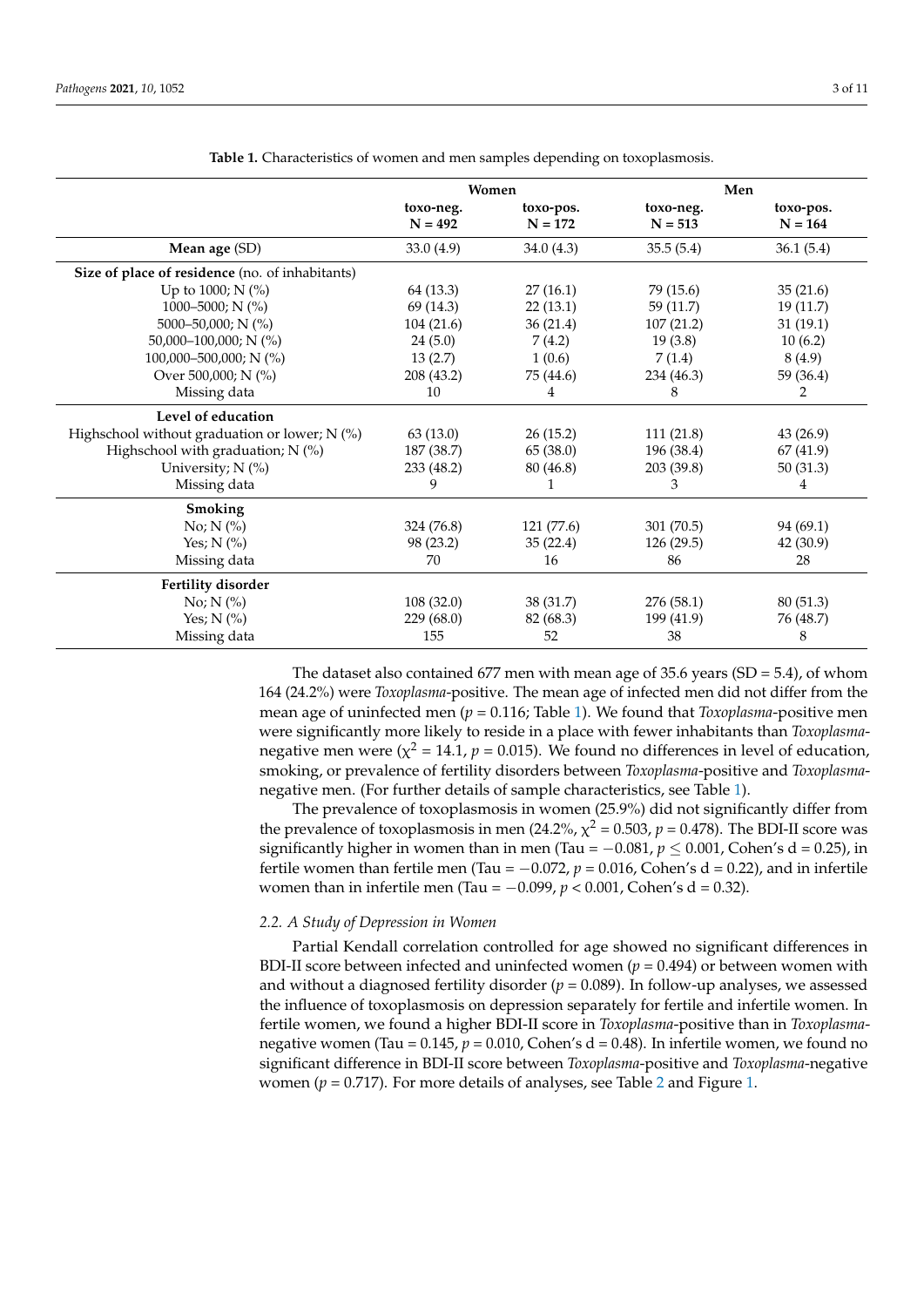<span id="page-3-0"></span>

|                                              | Women      |             |            |       |           |       | Men        |            |            |          |           |         |
|----------------------------------------------|------------|-------------|------------|-------|-----------|-------|------------|------------|------------|----------|-----------|---------|
|                                              | N          | Mean        | <b>SD</b>  | Tau   | Cohen's d | p     | N          | Mean       | <b>SD</b>  | Tau      | Cohen's d | p       |
| Toxo-pos.<br>Toxo-neg.                       | 172<br>492 | 9.4<br>8.8  | 9.2<br>8.3 | 0.018 | 0.06      | 0.494 | 164<br>513 | 5.9<br>7.4 | 6.4<br>7.4 | $-0.075$ | 0.25      | 0.003   |
| Fertile<br>Infertile                         | 146<br>311 | 8.6<br>9.7  | 8.5<br>9.1 | 0.053 | 0.16      | 0.089 | 356<br>275 | 6.7<br>7.2 | 6.7<br>7.3 | 0.028    | 0.09      | 0.295   |
| Fertile, toxo-pos.<br>Fertile, toxo-neg.     | 38<br>108  | 10.9<br>7.8 | 9.4<br>8.1 | 0.145 | 0.48      | 0.010 | 80<br>276  | 5.9<br>6.9 | 6.1<br>6.8 | $-0.48$  | 0.16      | 0.173   |
| Infertile, toxo-pos.<br>Infertile, toxo-neg. | 82<br>229  | 10.0<br>9.6 | 9.5<br>9.0 | 0.014 | 0.03      | 0.717 | 76<br>199  | 5.2<br>8.0 | 5.9<br>7.7 | $-0.152$ | 0.48      | < 0.001 |

**Table 2.** BDI-II scores in women and men according to toxoplasmosis and fertility problems.  $T<sub>1</sub>$  9.4  $\frac{1}{2}$  9.4  $\frac{1}{2}$  9.494 164  $\frac{1}{2}$  9.4  $\frac{1}{2}$  7.4  $\frac{1}{2}$  8.4  $\frac{1}{2}$  7.4  $\frac{1}{2}$  7.4  $\frac{1}{2}$  7.4  $\frac{1}{2}$  7.4  $\frac{1}{2}$  7.4  $\frac{1}{2}$  7.4  $\frac{1}{2}$  7.4  $\frac{1}{2}$  7.4  $\frac{1}{2}$  7.4  $\frac{$ 

**N Mean SD Tau Cohen's d** *p* **N Mean SD Tau Cohen's d** *p*

<span id="page-3-1"></span>

fertility disorder

boxplots with medians, interquartile ranges in violin plots. Black squares show mean depression scores.  $\mathbf{b}$  is the median dependent plots. Black show mean dependent plots. Black show mean  $\mathbf{b}$  means show means show means show means show means show means show means show means show means show means show means show me **Figure 1.** BDI-II scores in women and men according to toxoplasmosis status and fertility problems. The figure shows

and men according to toxoplasmosis status and fertility problems. This table shows the results of partial Kendall correlation controlled for age in women

# 2.3. A Study of Depression in Men

Partial Kendall correlation controlled for age showed a higher BDI-II score in *Toxoplasma*-negative than in *Toxoplasma*-positive men (Tau =  $-0.075$ ,  $p = 0.003$ , Cohen's d = 0.25). The relationship remained significant even after filtering out the influence of size of residence (Tau =  $-0.066$ ,  $p = 0.011$ , Cohen's d = 0.22). The results showed no difference in BDI-II score between men with and without a diagnosed fertility disorder ( $p = 0.295$ ). In fertile men, we found no significant difference in the BDI-II score between *Toxoplasma*-positive and *Toxoplasma*-negative men ( $p = 0.173$ ). In the group of infertile men, on the other hand, we found a higher BDI-II score in *Toxoplasma*-negative than in *Toxoplasma*-positive men **3. Discussion**  the analyses. (Tau =  $-0.152$  $-0.152$ ,  $p \le 0.001$  $p \le 0.001$ , Cohen's d = 0.48). See Table 2 and Figure 1 for more details of

#### $W_{\text{EQUSE}}$ **3. Discussion**

men and women, namely the clients of a fertility clinic. Similarly to Faramarzi et al. [27], We studied the effect of latent toxoplasmosis on depression in a specific group of men undergoing and men undergoing  $\frac{1}{2}$ and women, namely the clients of a fertility clinic. Similarly to Faramarzi et al. [\[27\]](#page-9-3), who studied the differences in BDI scores in women and men undergoing artificial insemination,<br>sue found higher demonstrated in women then in men. On the athen hand although a we found higher depression levels in women than in men. On the other hand, although a higher prevalence of toxoplasmosis has been repeatedly demonstrated in women than in men in the Czech Republic [\[34](#page-9-10)[,35\]](#page-9-11), we did not find this difference in our study. This may be due to our atypical sample of participants (clients of the Center for Assisted Reproduction)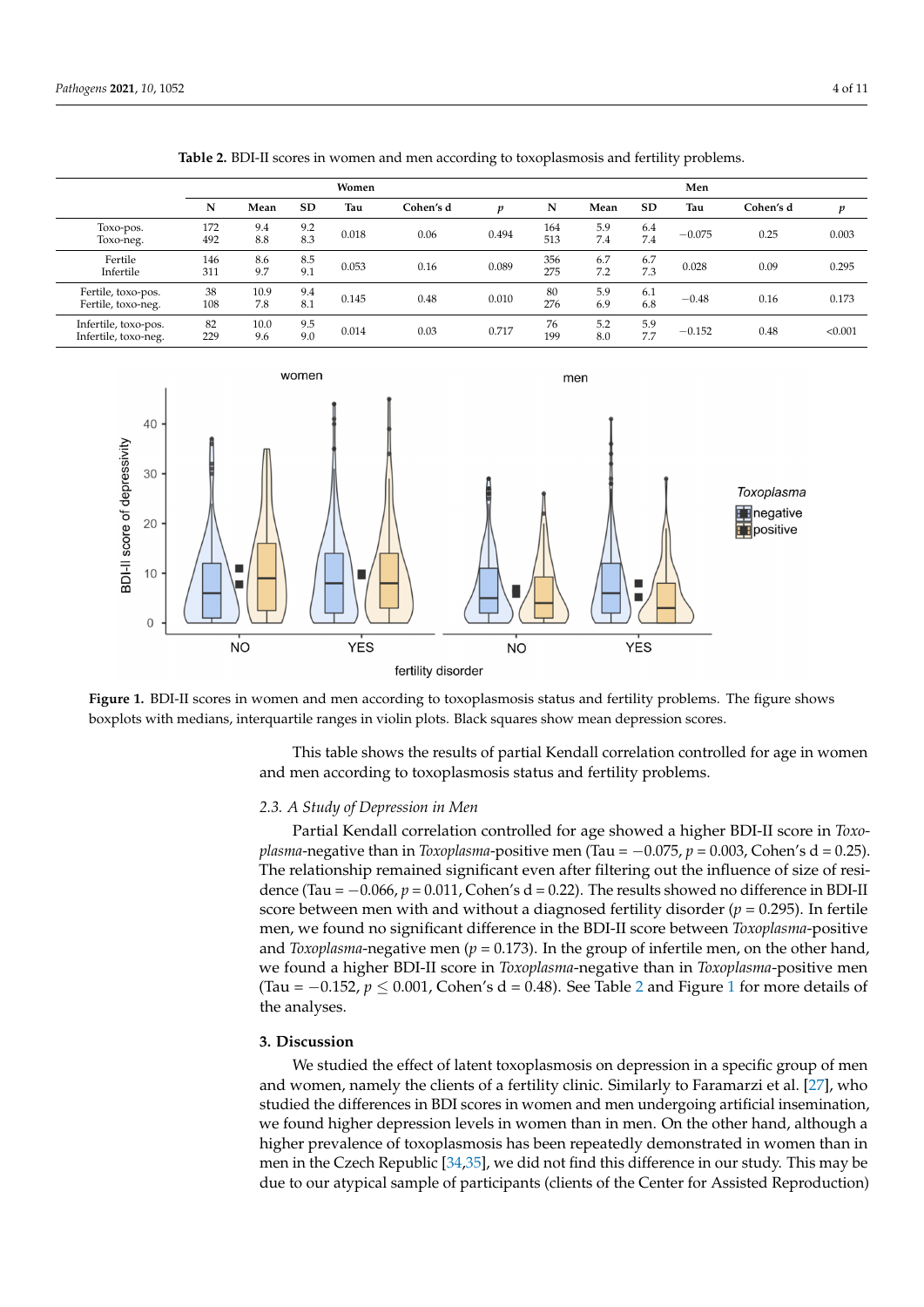because a higher prevalence of toxoplasmosis has been observed in infertile men [\[32](#page-9-8)[,33\]](#page-9-9) and infertile women [\[30\]](#page-9-6).

We found no significant difference in depression levels between *Toxoplasma*-positive and *Toxoplasma*-negative women in the dataset as a whole; however, in women without fertility disorders we found that *Toxoplasma*-positive women are significantly more depressed than those who are *Toxoplasma*-negative. These results are consistent with studies that have shown higher depression levels in *Toxoplasma*-positive veteran women [\[14\]](#page-8-11) and in pregnant women [\[15\]](#page-8-12). We found no significant difference in depression levels between *Toxoplasma*positive and *Toxoplasma*-negative women who had been diagnosed with fertility problems. Depression scores in these two groups were similar to those found in *Toxoplasma*-positive women without fertility problems. Infertility in women is associated with increased depression [\[22\]](#page-8-19) and, indeed, in our sample the negative impact of infertility on depression in women was close to statistical significance  $(p = 0.089)$ . The impact of toxoplasmosis on depression may thus be masked by the stronger effect of infertility. Our sample contained more women with diagnosed fertility issues (68%) than those without and it also contained less *Toxoplasma*-positive (26%) than *Toxoplasma*-negative women, which could explain why we found no significant effect of toxoplasmosis in the sample of women as a whole.

We found a significant difference in depression levels between *Toxoplasma*-positive and *Toxoplasma*-negative men in the whole dataset and in the subset of men with a pathological spermiogram. Consistent with a previously published study [\[17\]](#page-8-14), our results also indicate that *Toxoplasma*-positive men could be protected from depression. A host's infection is characterized by elevated levels of IL-10 [\[36–](#page-9-12)[38\]](#page-9-13), which can reduce depression via its immunosuppressive and anti-inflammatory activities [\[39,](#page-9-14)[40\]](#page-9-15). Flegr et al. [\[41\]](#page-9-16) suggest that this could reduce BDI-II depression scores in nonclinical populations of *Toxoplasma*-positive men. This mechanism alone, however, cannot explain why the depression-protective effect of toxoplasmosis was not observed in women and why *Toxoplasma*-positive women without fertility problems had significantly higher depression scores than *Toxoplasma*negative women.

Interestingly, our results show that latent toxoplasmosis affects depression levels in the opposite direction in men and women: they increase in women and decrease in men. Significant differences between men and women in the effect of latent toxoplasmosis on personality changes are known to exist. *Toxoplasma*-positive men seem to be less observant of rules and be more suspicious, jealous, and dogmatic than *Toxoplasma*-negative men, while *Toxoplasma*-positive women are more warm-hearted, easygoing, conscientious, persistent, and moralistic than *Toxoplasma*-negative women [\[5](#page-8-4)[–7,](#page-8-6)[42\]](#page-9-17). These opposite behavioral responses to *T. gondii* infection have been explained by the contrasting reactions of men and women to the chronic stress associated with lifelong infection [\[8,](#page-8-21)[9\]](#page-8-22). To cope with stress, women usually seek and provide social support [\[43](#page-9-18)[–45\]](#page-9-19), while men use more individualistic and antisocial strategies [\[45](#page-9-19)[,46\]](#page-9-20). Similarly, an evolutionary explanation suggests that the difference between men's "fight or flight" and women's "tend and befriend" response to stress stems from women's need to protect children and maintain social relationships [\[47\]](#page-9-21). From a physiological point of view, Kudielka and Kirschbaum observed sex differences in the HPA axis stress responses [\[48\]](#page-9-22). It is indeed possible that stress-related mechanisms could play a role in the observed differences in the effect of toxoplasmosis on depression scores in men and women detected in our study.

Recent meta-analyses which portrayed no relationship between toxoplasmosis and major depression [\[19,](#page-8-16)[20\]](#page-8-17) were based on samples of psychiatric patients. In the present study, on the other hand, we excluded subjects who were taking antidepressants from our analyses. Moreover, some the studies referenced above examined the relationship between toxoplasmosis and depression based on pooled data collected from both sexes, which would have obscured the above-mentioned differences between the sexes. In the meta-analysis of Nayeri et al. [\[19\]](#page-8-16), it was impossible to separately analyze men and women because the data were not available in all studies covered by the article. The results of Suvisaari et al. [\[16\]](#page-8-13), who measured depression using the Beck Depression Inventory (as in our study), support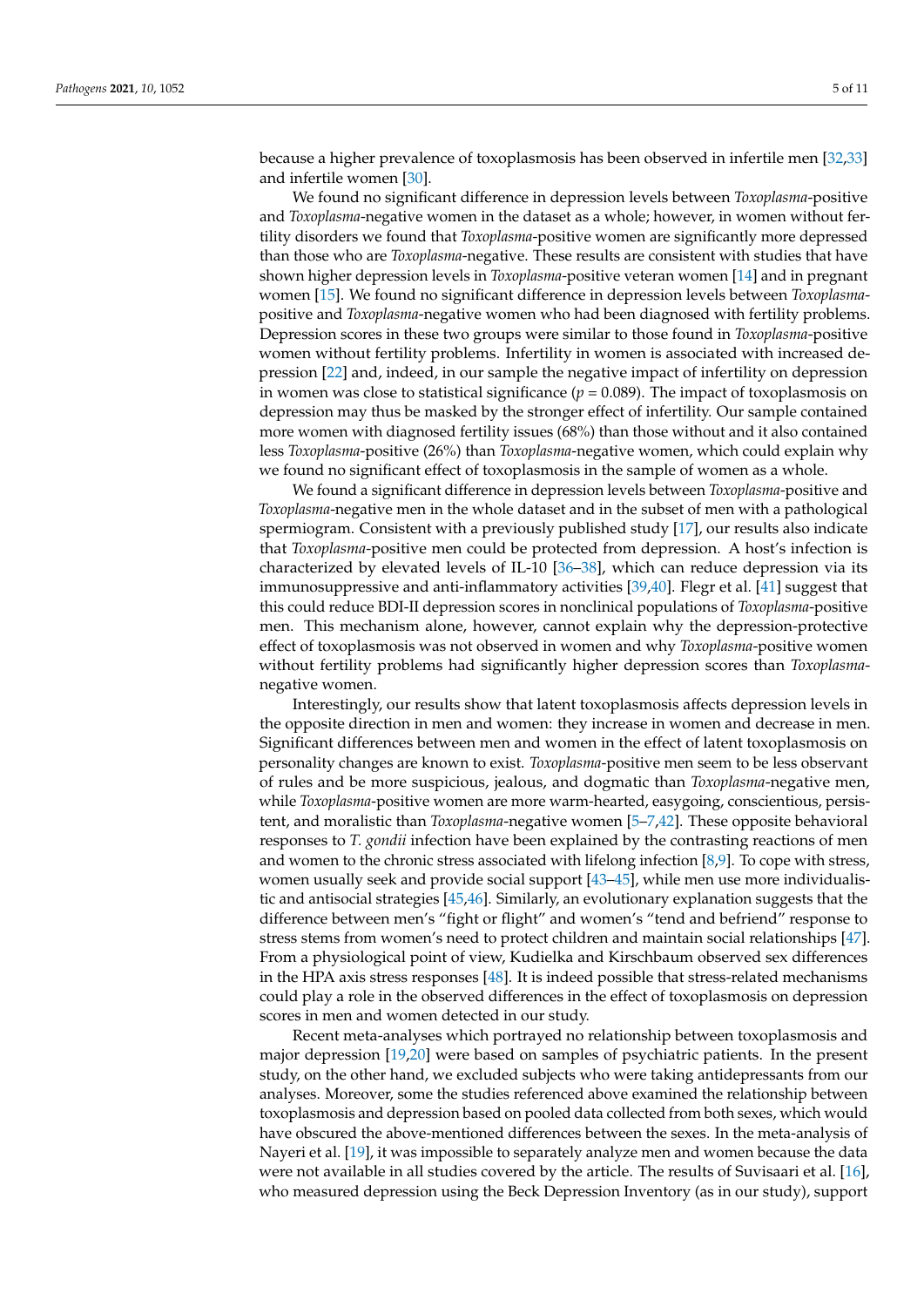the hypothesis of sex-differential outcomes. They found higher BDI scores in *Toxoplasma*positive individuals in a representative Finnish sample. When, however, they performed analyses separately for men and women, they found a higher BDI score only in *Toxoplasma*infected women than *Toxoplasma*-uninfected women. In men, they found no such difference in BDI scores between *Toxoplasma*-infected and uninfected individuals.

Differences in the results of various studies may also be attributed to differences in the measurement of depression. Some studies did not measure the severity of depression and only examined the prevalence of toxoplasmosis in psychiatric patients compared to healthy controls; this is summarized in a meta-analysis by Sutterland et al. [\[20\]](#page-8-17). In our study, we measured depression using a standardized Czech version [\[49\]](#page-9-23) of the Beck Depression Inventory-II [\[50\]](#page-9-24). Although Kamal et al. [\[11\]](#page-8-8) found significantly higher depression scores measured by the Beck Depression Inventory in *Toxoplasma*-positive psychiatric patients than in *Toxoplasma*-negative patients, unfortunately they did not perform the analysis separately in men and women.

Behavioral changes associated with latent toxoplasmosis have long been studied and interpreted within the theoretical framework of the so-called 'manipulation hypothesis', which states that parasites can alter the behavior of their hosts so as to aid their transfer from intermediate hosts to a definitive host by predation [\[51\]](#page-9-25). However, association does not necessarily mean causality. The observed changes in behavior and personality between *Toxoplasma*-positive and *Toxoplasma*-negative subjects may be either the cause or the effect of toxoplasmosis. Changes caused by toxoplasmosis could be either the product of *Toxoplasma's* above-mentioned manipulative activity [\[51\]](#page-9-25), side effects of pathological processes in the infected organism, or adaptive or maladaptive host responses to parasitic infection. However, it is also possible that individuals with different behaviors and personalities may differ in their susceptibility to *Toxoplasma* infection or exhibit different levels of risktaking behaviors that lead to infection. In human studies, it is impossible to directly test the direction of causality between these phenomena. Results of longitudinal studies in humans [\[6](#page-8-5)[,7\]](#page-8-6) and experiments in laboratory animals [\[52](#page-9-26)[–54\]](#page-10-0) do, however, provide support for the hypothesis of infection-induced behavioral changes.

The likelihood of *T. gondii* infection is known to increase with age. In our dataset, the mean age was higher in *Toxoplasma*-positive women than in *Toxoplasma*-negative ones. In men, we found no association between age and *Toxoplasma* status. A recent epidemiological study [\[34\]](#page-9-10) conducted in the Czech Republic had shown that the prevalence of toxoplasmosis in boys and girls is similar until the age of 19. At about 30 years of age, the prevalence is significantly higher in women than in men. After this age, the prevalence in men stagnates or decreases, while in women it increases until the age of 50. The traditional explanation for this increasing prevalence of toxoplasmosis in women of childbearing age is their involvement in cooking and tasting raw meat [\[35\]](#page-9-11). The possible transmission of *T. gondii* from men to women by sexual intercourse [\[55](#page-10-1)[,56\]](#page-10-2) and oral sex [\[57\]](#page-10-3) is also discussed in the literature. It is thus possible that in women, infection rates increase more markedly with age than in men. Women seem to have a greater chance of encountering more sources of *T. gondii* infection than men do. One of the main risk factors for *Toxoplasma* infection is the size of place of residence [\[58\]](#page-10-4). In our study, we observed an effect of size of place of residence on toxoplasmosis in men only. This study was part of a larger study on the effects of latent toxoplasmosis on human fertility. It included an epidemiological study [\[56\]](#page-10-2) which showed that the main risk factors for women were the size of place of residence in childhood and infection of their sexual partner. Other risk factors connected with *T. gondii* infection—such as eating poorly washed root vegetables and raw meat, contact with garden soil, and cat keeping—were not significantly associated with toxoplasmosis in women. In men, however, the authors observed more typical sources of *T. gondii* infection, namely the size of place of residence in childhood and contact with garden soil.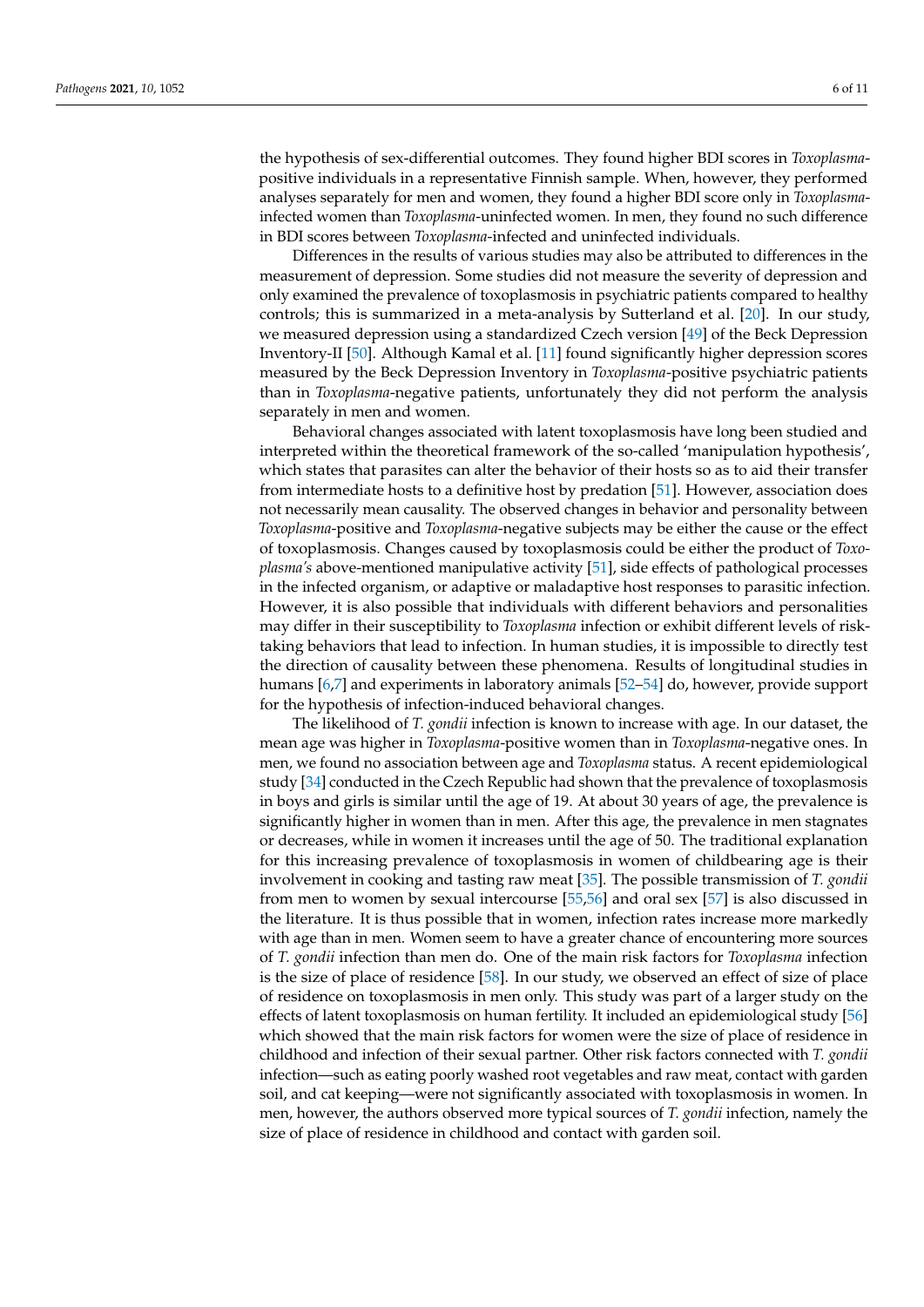#### *Limitations*

One possible limitation of this study could be the participation of couples who could not naturally conceive. Depression scores may have been affected not only by respondents' own fertility problem but also by their partners' fertility status, which would obscure the results of analysis on the effect of fertility on depression. This may be why, although an earlier meta-analysis detected higher depression scores in infertile than in fertile couples [\[25\]](#page-9-1), our results show no correlation between depression and fertility disorders.

Another limitation of our study was the use of self-reporting questionnaires on depression in the waiting room of the Center for Assisted Reproduction. Although couples were instructed to work on the questionnaire independently, we cannot be sure they followed the instructions.

# **4. Materials and Methods**

#### *4.1. Study Design and Participants*

This cross-sectional study was part of a larger study of the effect of latent toxoplasmosis on human fertility, which took place in June 2016–June 2018 in collaboration with the Center for Assisted Reproduction at the Gynecological and Obstetric Clinic of the First Faculty of Medicine of Charles University and the General University Hospital in Prague. The study included couples who visited the Center for Assisted Reproduction with fertility problems. Informed consent was obtained from all participants. During a routine examination, blood samples were taken for serological testing for toxoplasmosis. Upon entering the study, participants completed a questionnaire that included socio-demographic questions, questions on medications they are using, and a standardized Czech version [\[49\]](#page-9-23) of the Beck Depression Inventory-II (BDI-II) [\[50\]](#page-9-24). Patients who used antidepressants were excluded from the analyses (18 *Toxoplasma*-negative women, 3 *Toxoplasma*-positive women, 9 *Toxoplasma*-negative men, and 3 *Toxoplasma*-positive men). After three weeks, participants were informed about their serological test results for toxoplasmosis.

The study was approved by the Ethics Committee of the General University Hospital in Prague (No. 384/16; 92/17) and the Institutional review board of the Faculty of Science, Charles University (No. 2015/29).

#### *4.2. Questionnaire BDI-II*

The Beck Depression Inventory-II (BDI-II) is a self-reporting scale (21 items) aimed at capturing the cognitive, affective, motivational, and physiological symptoms of depression. The items are rated on a 4-point scale ranging from 0 to 3. The overall score may range from 0 to 63, with higher scores indicating a more pronounced presence of depressive symptoms. The BDI-II showed high reliability (Cronbach's alpha: in women overall = 0.924, in fertile women =  $0.931$ , in infertile women =  $0.927$ , in men overall =  $0.911$ , in fertile men =  $0.897$ , in infertile men = 0.914). Participants who did not complete the BDI-II questionnaire or omitted over one-fifth of questions were excluded from the study (31 men and 29 women). A total of 53 (8%) incomplete BDI-II questionnaires filled by women where one-fifth or fewer responses were missing and 37 (5%) such questionnaires answered by men were used in the study after the missing answers were substituted with the average score of that respondent's other answers.

#### *4.3. Serological Testing for Toxoplasmosis*

Toxoplasmosis testing was performed in the National Reference Laboratory for Toxoplasmosis at the National Institute of Public Health in Prague by the complement fixation test and ELISA IgG test (TestLine Clinical Diagnostics). Negative results in both tests indicated that the patient was not infected with *T. gondii*, while positive results indicated the presence of anamnestic anti-*Toxoplasma* antibodies. Participants with inconclusive test results (one test was positive, the other negative) were excluded from further analyses (23 men and 39 women).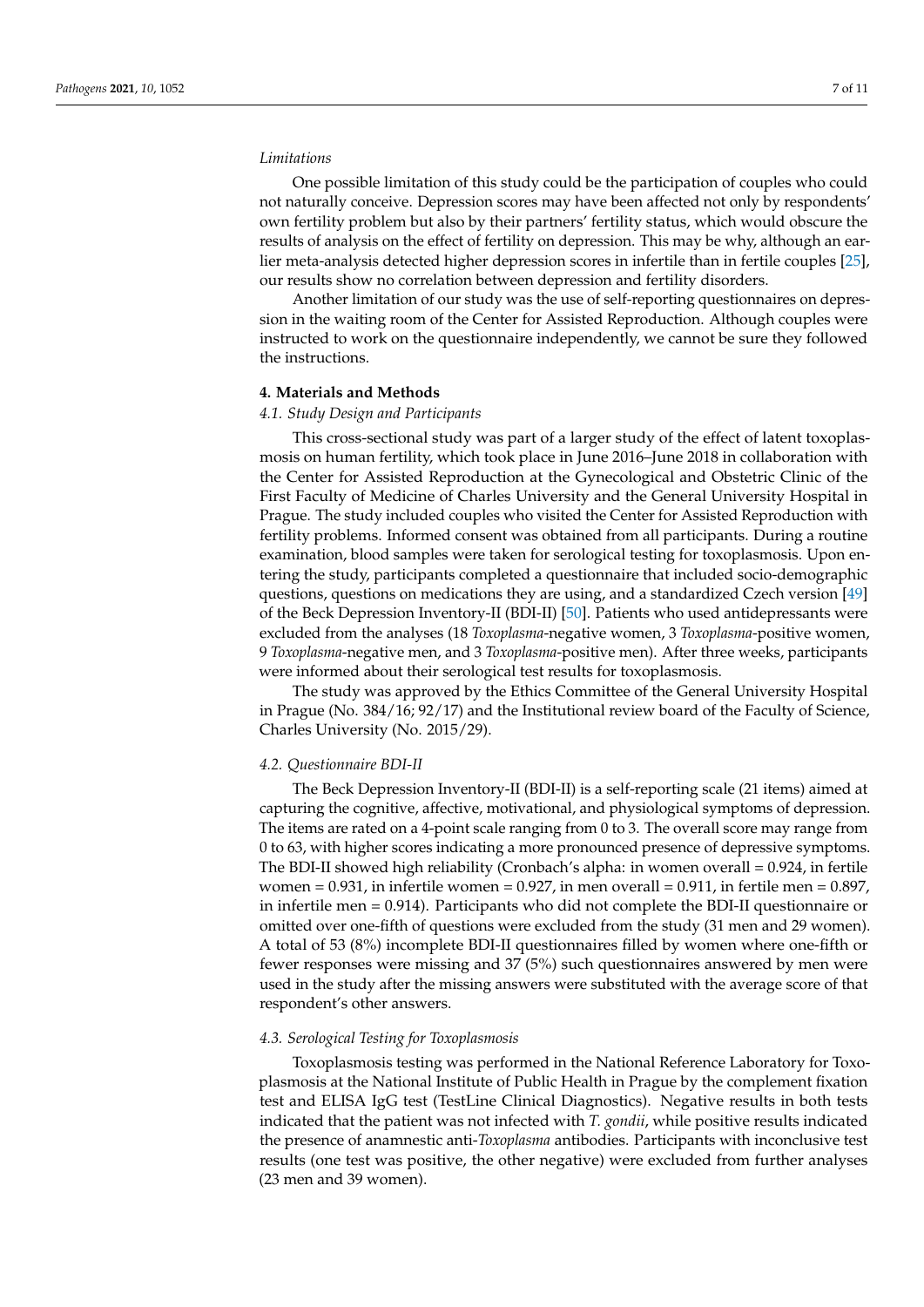### *4.4. Fertility Assessment*

Fertility examination was performed at the Center for Assisted Reproduction. We obtained data on diagnosed fertility disorders from a medical database. The disorders diagnosed in women included the tubular factor infertility, anovulation, endometriosis, ovarian failure, or immunological infertility. For the purpose of this study, we identified women with these disorders as infertile. Women who were not diagnosed with any of these disorders (and were marked as "without a pathological finding" in the medical database) were identified as fertile. For 207 women, specific diagnosis was not available in the medical database and these women were not included in fertility analyses.

The men underwent semen examination in the laboratory at the Center for Assisted Reproduction, where spermiograms which indicated lower sperm count, fewer motile sperm, or fewer sperm of normal morphology than the WHO reference limits, were marked as pathological [\[59\]](#page-10-5). Men with such spermiograms were then identified for the purpose of this study as infertile. Men who did not have a pathological spermiogram were identified as fertile. A total of 46 men who did not undergo semen examination were not included in further analyses.

#### *4.5. Statistical Analysis*

The data were analyzed using Jamovi 1.6.15 [\[60\]](#page-10-6). The Mann-Whitney U-test and the χ2 test of association were used to compare the age, size of place of residence, level of education, smoking, and fertility disorders in groups of women and men according to their toxoplasmosis status. The prevalence of toxoplasmosis in men and women was tested by the  $\chi$ 2 test of association. Differences in BDI-II scores in particular groups were tested by a partial Kendall correlation controlled for age. All data are available in the online open-access repository Figshare (doi: 10.6084/m9.figshare.15074175; accessed date: 30 July 2021).

#### **5. Conclusions**

Our results showed that the effect of toxoplasmosis on depression goes in the opposite direction in men and in fertile women. While toxoplasmosis seems to protect men from depression, it appears to increase the likelihood of depression in women. Our results concur with previous anecdotal observations of a lower incidence of major depression in men with toxoplasmosis [\[17\]](#page-8-14). This interaction between toxoplasmosis, sex, and depression could help explain the inconsistent results of previous studies and the large heterogeneity of results reported in meta-analytic studies. The effects of toxoplasmosis on men and women are likely to interfere with each other and the outcome of studies also depends on the male-to-female ratio in the studied sample. Our results suggest that in future studies on the effects of toxoplasmosis on depression in humans, data on men and women should always be analyzed separately.

**Author Contributions:** Conceptualization, J.H., J.F. and Š.K.; Data curation, J.H.; Formal analysis, J.H. and Š.K.; Funding acquisition, J.H., J.F. and Š.K.; Investigation, J.H. and Š.K.; Methodology, J.H., J.F. and Š.K.; Project administration, J.H. and K.F.; Supervision, Š.K.; Validation, Š.K.; Visualization, J.H., J.F., K.F. and Š.K.; Writing–original draft, J.H. and Š.K.; Writing–review & editing, J.H., J.F., K.F. and Š.K. All authors have read and agreed to the published version of the manuscript.

**Funding:** This research was funded by Charles University Grant Agency, grant number 104218; Czech Science Foundation Grant, grant number 18-13692S and Charles University Research Center Program, grant number 204056.

**Institutional Review Board Statement:** The study was conducted according to the guidelines of the Declaration of Helsinki, and approved by the Institutional Review Board of Faculty of Science, Charles University (protocol code: 2015/29, date of approval: 18 December 2015) and the Ethics Committee of General University Hospital in Prague (protocol code: 384/16, date of approval: 17 March 2016; protocol code: 92/17, date of approval: 19 October 2017).

**Informed Consent Statement:** Informed consent was obtained from all subjects involved in the study.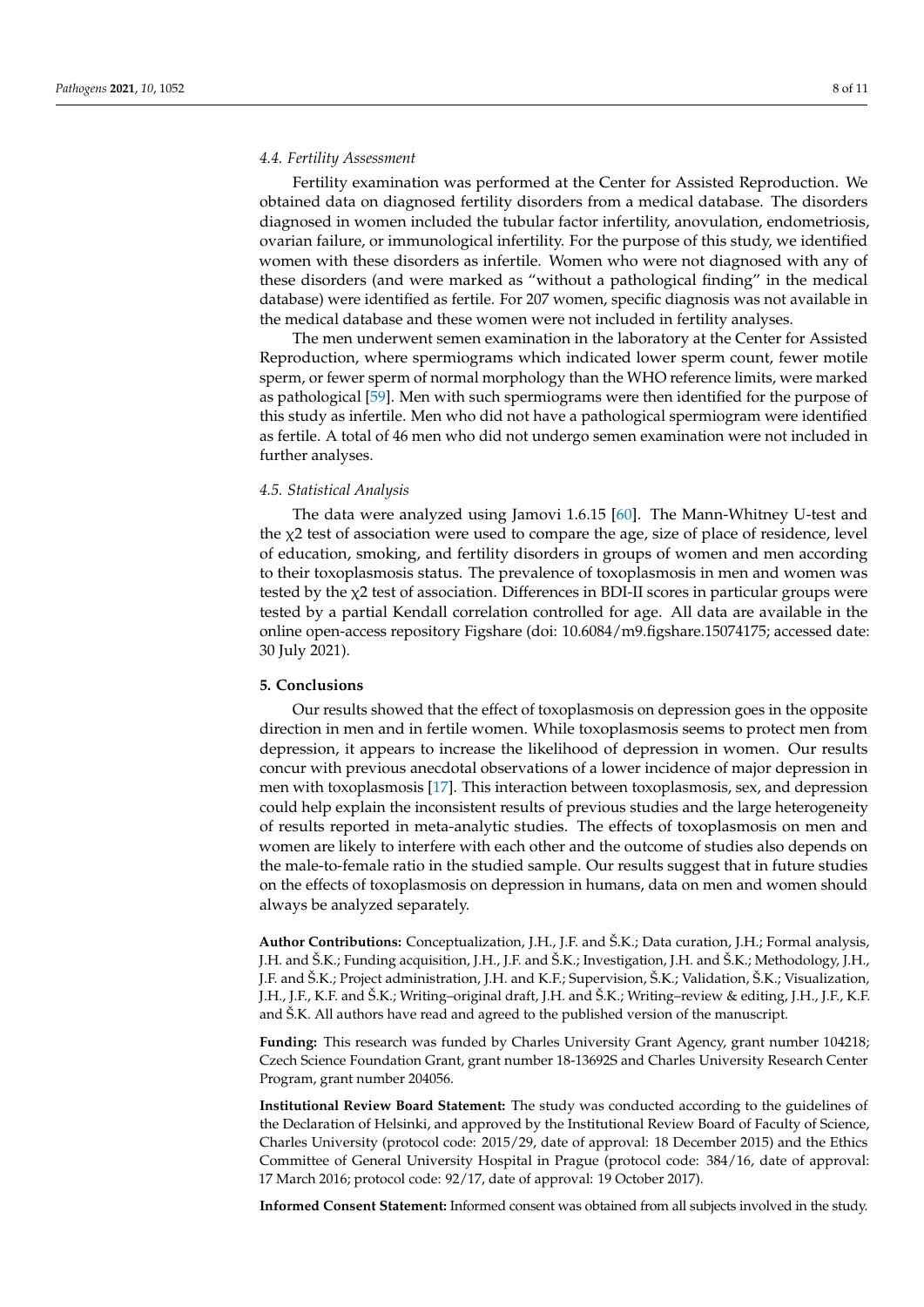**Data Availability Statement:** The data presented in this study are openly available in FigShare at [doi: 10.6084/m9.figshare.15074175].

**Acknowledgments:** We would like to thank Anna Pilátová, and Lincoln Truesdale Cline for final revisions of our text.

**Conflicts of Interest:** The authors declare no conflict of interest. The funders had no role in the design of the study, in the collection, analyses, or interpretation of data, in the writing of the manuscript or in the decision to publish the results.

#### **References**

- <span id="page-8-0"></span>1. Tenter, A.M.; Heckeroth, A.R.; Weiss, L.M. *Toxoplasma Gondii*: From Animals to Humans. *Int. J. Parasitol.* **2000**, *30*, 1217–1258. [\[CrossRef\]](http://doi.org/10.1016/S0020-7519(00)00124-7)
- <span id="page-8-1"></span>2. Dubey, J.P.; Lindsay, D.S.; Speer, C.A. Structures of *Toxoplasma Gondii* Tachyzoites, Bradyzoites, and Sporozoites and Biology and Development of Tissue Cysts. *Clin. Microbiol. Rev.* **1998**, *11*, 267–299. [\[CrossRef\]](http://doi.org/10.1128/CMR.11.2.267)
- <span id="page-8-2"></span>3. Dubey, J.P. Long-Term Persistence of *Toxoplasma Gondii* in Tissues of Pigs Inoculated with *T. Gondii* Oocysts and Effect of Freezing on Viability of Tissue Cysts in Pork. *Am. J. Vet. Res.* **1988**, *49*, 910–913. [\[PubMed\]](http://www.ncbi.nlm.nih.gov/pubmed/3400928)
- <span id="page-8-3"></span>4. Martinez-Garcia, F.; Regadera, J.; Mayer, R.; Sanchez, S.; Nistal, M. Protozoan Infections in the Male Genital Tract. *J. Urol.* **1996**, *156*, 340–349. [\[CrossRef\]](http://doi.org/10.1016/S0022-5347(01)65846-4)
- <span id="page-8-4"></span>5. Flegr, J.; Havlíˇcek, J. Changes in the Personality Profile of Young Women with Latent Toxoplasmosis. *Folia Parasitol.* **1999**, *46*, 22–28.
- <span id="page-8-5"></span>6. Flegr, J.; Kodym, P.; Tolarová, V. Correlation of Duration of Latent *Toxoplasma Gondii* Infection with Personality Changes in Women. *Biol. Psychol.* **2000**, *53*, 57–68. [\[CrossRef\]](http://doi.org/10.1016/S0301-0511(00)00034-X)
- <span id="page-8-6"></span>7. Flegr, J.; Zitková, Š.; Kodym, P.; Frynta, D. Induction of Changes in Human Behaviour by the Parasitic Protozoan *Toxoplasma Gondii*. *Parasitology* **1996**, *113 Pt 1*, 49–54. [\[CrossRef\]](http://doi.org/10.1017/S0031182000066269)
- <span id="page-8-21"></span>8. Lindová, J.; Novotná, M.; Havlíček, J.; Jozífková, E.; Skallová, A.; Kolbeková, P.; Hodný, Z.; Kodym, P.; Flegr, J. Gender Differences in Behavioural Changes Induced by Latent Toxoplasmosis. *Int. J. Parasitol.* **2006**, *36*, 1485–1492. [\[CrossRef\]](http://doi.org/10.1016/j.ijpara.2006.07.008)
- <span id="page-8-22"></span>9. Lindová, J.; Kuběna, A.A.; Šturcová, H.; Křivohlavá, R.; Novotná, M.; Rubesová, A.; Havlícek, J.; Kodym, P.; Flegr, J. Pattern of Money Allocation in Experimental Games Supports the Stress Hypothesis of Gender Differences in *Toxoplasma Gondii*-Induced Behavioural Changes. *Folia Parasitol.* **2010**, *57*, 136–142. [\[CrossRef\]](http://doi.org/10.14411/fp.2010.017)
- <span id="page-8-7"></span>10. Flegr, J. Effects of *Toxoplasma* on Human Behavior. *Schizophr. Bull.* **2007**, *33*, 757–760. [\[CrossRef\]](http://doi.org/10.1093/schbul/sbl074)
- <span id="page-8-8"></span>11. Kamal, A.M.; Kamal, A.M.; Abd El-Fatah, A.S.; Rizk, M.M.; Hassan, E.E. Latent Toxoplasmosis Is Associated with Depression and Suicidal Behavior. *Arch. Suicide Res.* **2020**. [\[CrossRef\]](http://doi.org/10.1080/13811118.2020.1838368)
- <span id="page-8-9"></span>12. Alvarado-Esquivel, C.; Sánchez-Anguiano, L.F.; Hernández-Tinoco, J.; Berumen-Segovia, L.O.; Torres-Prieto, Y.E.; Estrada-Martínez, S.; Pérez-Álamos, A.R.; Ortiz-Jurado, M.N.; Molotla-de-León, G.; Beristain-García, I.; et al. *Toxoplasma Gondii* Infection and Depression: A Case-Control Seroprevalence Study. *Eur. J. Microbiol. Immunol.* **2016**, *6*, 85–89. [\[CrossRef\]](http://doi.org/10.1556/1886.2016.00010) [\[PubMed\]](http://www.ncbi.nlm.nih.gov/pubmed/27429790)
- <span id="page-8-10"></span>13. Al-Hussainy, N.H.; Al-Saedi, A.M.; Al-Lehaibi, J.H.; Al-Lehaibi, Y.A.; Al-Sehli, Y.M.; Afifi, M.A. Serological Evidences Link Toxoplasmosis with Schizophrenia and Major Depression Disorder. *J. Microsc. Ultrastruct.* **2015**, *3*, 148–153. [\[CrossRef\]](http://doi.org/10.1016/j.jmau.2015.03.006) [\[PubMed\]](http://www.ncbi.nlm.nih.gov/pubmed/30023193)
- <span id="page-8-11"></span>14. Duffy, A.R.; Beckie, T.M.; Brenner, L.A.; Beckstead, J.W.; Seyfang, A.; Postolache, T.T.; Groer, M.W. Relationship between *Toxoplasma Gondii* and Mood Disturbance in Women Veterans. *Mil. Med.* **2015**, *180*, 621–625. [\[CrossRef\]](http://doi.org/10.7205/MILMED-D-14-00488) [\[PubMed\]](http://www.ncbi.nlm.nih.gov/pubmed/26032378)
- <span id="page-8-12"></span>15. Groër, M.W.; Yolken, R.H.; Xiao, J.; Beckstead, J.W.; Fuchs, D.; Mohapatra, S.S.; Seyfang, A.; Postolache, T.T. Prenatal Depression and Anxiety in *Toxoplasma Gondii* Positive Women. *Am. J. Obstet. Gynecol.* **2011**, *204*, 433.e1–433.e7. [\[CrossRef\]](http://doi.org/10.1016/j.ajog.2011.01.004) [\[PubMed\]](http://www.ncbi.nlm.nih.gov/pubmed/21345406)
- <span id="page-8-13"></span>16. Suvisaari, J.; Torniainen-Holm, M.; Lindgren, M.; Härkänen, T.; Yolken, R.H. *Toxoplasma Gondii* Infection and Common Mental Disorders in the Finnish General Population. *J. Affect. Disord.* **2017**, *223*, 20–25. [\[CrossRef\]](http://doi.org/10.1016/j.jad.2017.07.020)
- <span id="page-8-14"></span>17. Flegr, J. Neurological and Neuropsychiatric Consequences of Chronic *Toxoplasma* Infection. *Curr. Clin. Microbiol. Rep.* **2015**, *2*, 163–172. [\[CrossRef\]](http://doi.org/10.1007/s40588-015-0024-0)
- <span id="page-8-15"></span>18. Pearce, B.D.; Kruszon-Moran, D.; Jones, J.L. The Relationship between *Toxoplasma Gondii* Infection and Mood Disorders in the Third National Health and Nutrition Survey. *Biol. Psychiatry* **2012**, *72*, 290–295. [\[CrossRef\]](http://doi.org/10.1016/j.biopsych.2012.01.003)
- <span id="page-8-16"></span>19. Nayeri Chegeni, T.; Sharif, M.; Sarvi, S.; Moosazadeh, M.; Montazeri, M.; Aghayan, S.A.; Balalami, N.J.; Gholami, S.; Hosseininejad, Z.; Saberi, R.; et al. Is There Any Association between *Toxoplasma Gondii* Infection and Depression? A Systematic Review and Meta-Analysis. *PLoS ONE* **2019**, *14*, e0218524. [\[CrossRef\]](http://doi.org/10.1371/journal.pone.0218524)
- <span id="page-8-17"></span>20. Sutterland, A.L.; Fond, G.; Kuin, A.; Koeter, M.W.J.; Lutter, R.; van Gool, T.; Yolken, R.; Szoke, A.; Leboyer, M.; de Haan, L. Beyond the Association. *Toxoplasma Gondii* in Schizophrenia, Bipolar Disorder, and Addiction: Systematic Review and Meta-Analysis. *Acta Psychiatr. Scand.* **2015**, *132*, 161–179. [\[CrossRef\]](http://doi.org/10.1111/acps.12423)
- <span id="page-8-18"></span>21. Flegr, J.; Prandota, J.; Sovičková, M.; Israili, Z.H. Toxoplasmosis-a Global Threat. Correlation of Latent Toxoplasmosis with Specific Disease Burden in a Set of 88 Countries. *PLoS ONE* **2014**, *9*, e90203. [\[CrossRef\]](http://doi.org/10.1371/journal.pone.0090203)
- <span id="page-8-19"></span>22. Rooney, K.L.; Domar, A.D. The Relationship between Stress and Infertility. *Dialogues Clin. Neurosci.* **2018**, *20*, 41–47. [\[CrossRef\]](http://doi.org/10.31887/DCNS.2018.20.1/klrooney) [\[PubMed\]](http://www.ncbi.nlm.nih.gov/pubmed/29946210)
- <span id="page-8-20"></span>23. World Health Organization. *International Classification of Diseases*; 11th Revision (ICD-11); World Health Organization: Geneva, Switzerland, 2018.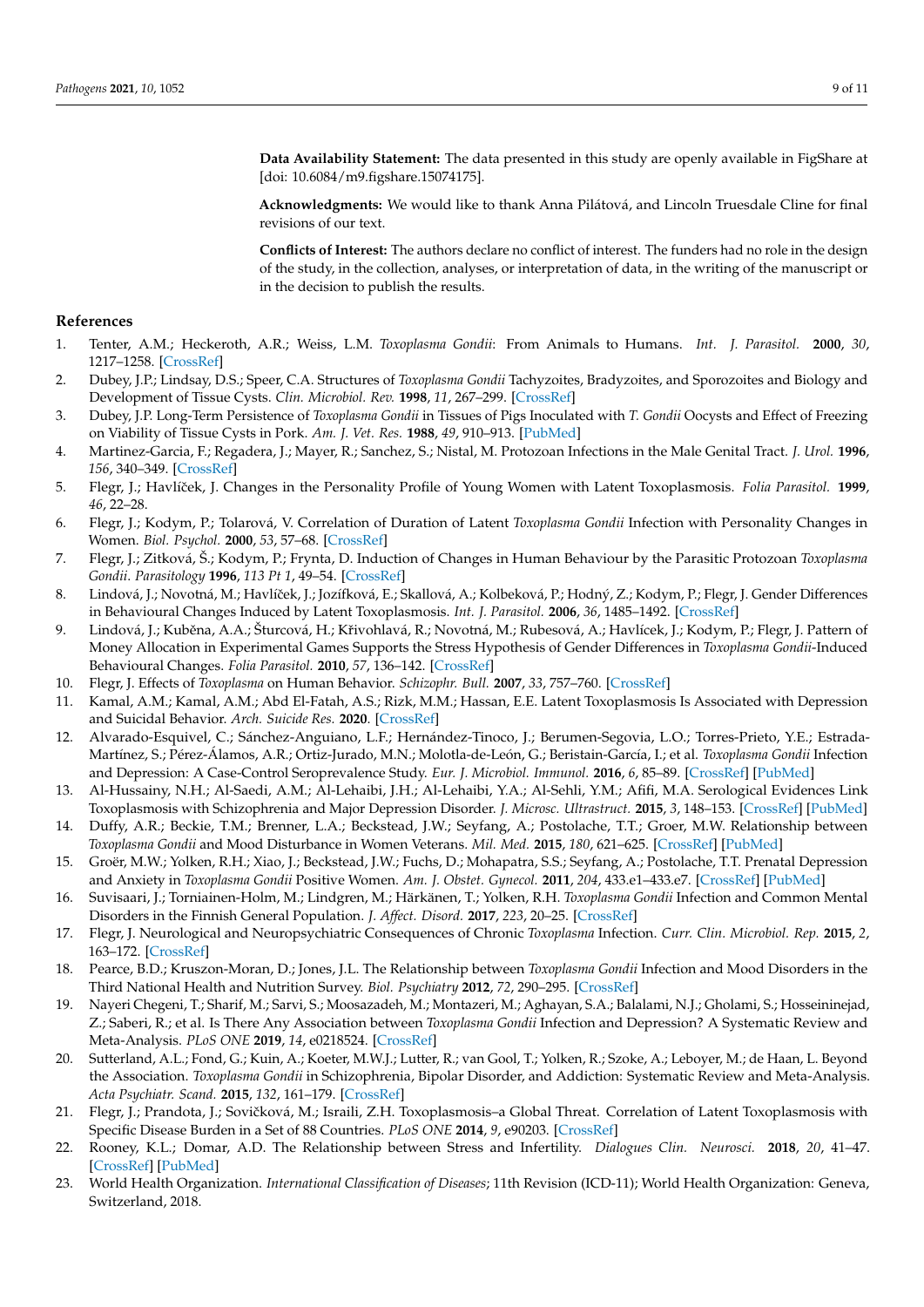- <span id="page-9-0"></span>24. Peterson, B.D.; Gold, L.; Feingold, T. The Experience and Influence of Infertility: Considerations for Couple Counselors. *Fam. J.* **2007**, *15*, 251–257. [\[CrossRef\]](http://doi.org/10.1177/1066480707301365)
- <span id="page-9-1"></span>25. Fallahzadeh, H.; Zareei Mahmood Abadi, H.; Momayyezi, M.; Malaki Moghadam, H.; Keyghobadi, N. The Comparison of Depression and Anxiety between Fertile and Infertile Couples: A Meta-Analysis Study. *Int. J. Reprod. Biomed.* **2019**, *17*, 153–162. [\[CrossRef\]](http://doi.org/10.18502/ijrm.v17i3.4514)
- <span id="page-9-2"></span>26. Bayley, T.M.; Slade, P.; Lashen, H. Relationships between Attachment, Appraisal, Coping and Adjustment in Men and Women Experiencing Infertility Concerns. *Hum. Reprod. Oxf. Engl.* **2009**, *24*, 2827–2837. [\[CrossRef\]](http://doi.org/10.1093/humrep/dep235) [\[PubMed\]](http://www.ncbi.nlm.nih.gov/pubmed/19666931)
- <span id="page-9-3"></span>27. Faramarzi, M.; Pasha, H.; Esmaelzadeh, S.; Jorsarai, G.; Mir, M.R.A.; Abedi, S. Is Coping Strategies Predictor of Anxiety and Depression in Couple Infertile? *Health* **2013**, *5*, 643–649. [\[CrossRef\]](http://doi.org/10.4236/health.2013.53A085)
- <span id="page-9-4"></span>28. Kaňková, Š.; Flegr, J.; Calda, P. The Influence of Latent Toxoplasmosis on Women's Reproductive Function: Four Cross-Sectional Studies. *Folia Parasitol.* **2015**, *62*, 041. [\[CrossRef\]](http://doi.org/10.14411/fp.2015.041)
- <span id="page-9-5"></span>29. Li, S.; Cui, L.; Zhao, J.; Dai, P.; Zong, S.; Zuo, W.; Chen, C.; Jin, H.; Gao, H.; Liu, Q. Seroprevalence of *Toxoplasma Gondii* Infection in Female Sterility Patients in China. *J. Parasitol.* **2011**, *97*, 529–530. [\[CrossRef\]](http://doi.org/10.1645/GE-2680.1)
- <span id="page-9-6"></span>30. El-Tantawy, N.; Taman, A.; Shalaby, H. Toxoplasmosis and Female Infertility: Is There a Co-Relation? *Am. J. Epidemiol. Infect. Dis.* **2014**, *2*, 29–32. [\[CrossRef\]](http://doi.org/10.12691/ajeid-2-1-6)
- <span id="page-9-7"></span>31. Zhou, Y.-H.; Lu, Y.-J.; Wang, R.-B.; Song, L.-M.; Shi, F.; Gao, Q.-F.; Luo, Y.-F.; Gu, X.-F.; Wang, P. Survey of Infection of *Toxoplasma Gondii* in Infertile Couples in Suzhou Countryside. *Zhonghua Nan Ke Xue Natl. J. Androl.* **2002**, *8*, 350–352.
- <span id="page-9-8"></span>32. Qi, R.; Su, X.; Gao, X.; Liang, X. *Toxoplasma* Infection in Males with Sterility in Shenyang, China. *Zhonghua Nan Ke Xue Natl. J. Androl.* **2005**, *11*, 503–504.
- <span id="page-9-9"></span>33. Hlaváčová, J.; Flegr, J.; Řežábek, K.; Calda, P.; Kaňková, Š. Association between Latent Toxoplasmosis and Fertility Parameters of Men. *Andrology* **2021**, *9*, 854–862. [\[CrossRef\]](http://doi.org/10.1111/andr.12969)
- <span id="page-9-10"></span>34. Flegr, J. Predictors of *Toxoplasma Gondii* Infection in Czech and Slovak Populations: The Possible Role of Cat-Related Injuries and Risky Sexual Behavior in the Parasite Transmission. *Epidemiol. Infect.* **2017**, *145*, 1351–1362. [\[CrossRef\]](http://doi.org/10.1017/S095026881700019X)
- <span id="page-9-11"></span>35. Kodym, P.; Malý, M.; Švandová, E.; Lekatková, H.; Badoutová, M.; Vlková, J.; Beneš, C.; Zástra, M. *Toxoplasma* in the Czech Republic 1923-1999: First Case to Widespread Outbreak. *Int. J. Parasitol.* **2000**, 125–132.
- <span id="page-9-12"></span>36. Gaddi, P.J.; Yap, G.S. Cytokine Regulation of Immunopathology in Toxoplasmosis. *Immunol. Cell Biol.* **2007**, *85*, 155–159. [\[CrossRef\]](http://doi.org/10.1038/sj.icb.7100038) [\[PubMed\]](http://www.ncbi.nlm.nih.gov/pubmed/17228318)
- 37. Matowicka-Karna, J.; Dymicka-Piekarska, V.; Kemona, H. Does *Toxoplasma Gondii* Infection Affect the Levels of IgE and Cytokines (IL-5, IL-6, IL-10, IL-12, and TNF-Alpha)? *Clin. Dev. Immunol.* **2009**, *2009*, 374696. [\[CrossRef\]](http://doi.org/10.1155/2009/374696) [\[PubMed\]](http://www.ncbi.nlm.nih.gov/pubmed/19478959)
- <span id="page-9-13"></span>38. Kaňková, Š.; Holáň, V.; Zajícová, A.; Kodym, P.; Flegr, J. Modulation of Immunity in Mice with Latent Toxoplasmosis–the Experimental Support for the Immunosuppression Hypothesis of *Toxoplasma*-Induced Changes in Reproduction of Mice and Humans. *Parasitol. Res.* **2010**, *107*, 1421–1427. [\[CrossRef\]](http://doi.org/10.1007/s00436-010-2013-9) [\[PubMed\]](http://www.ncbi.nlm.nih.gov/pubmed/20721578)
- <span id="page-9-14"></span>39. Deckert-Schlüter, M.; Buck, C.; Weiner, D.; Kaefer, N.; Rang, A.; Hof, H.; Wiestler, O.D.; Schlüter, D. Interleukin-10 Downregulates the Intracerebral Immune Response in Chronic *Toxoplasma* Encephalitis. *J. Neuroimmunol.* **1997**, *76*, 167–176. [\[CrossRef\]](http://doi.org/10.1016/S0165-5728(97)00047-7)
- <span id="page-9-15"></span>40. Wilson, E.H.; Wille-Reece, U.; Dzierszinski, F.; Hunter, C.A. A Critical Role for IL-10 in Limiting Inflammation during Toxoplasmic Encephalitis. *J. Neuroimmunol.* **2005**, *165*, 63–74. [\[CrossRef\]](http://doi.org/10.1016/j.jneuroim.2005.04.018) [\[PubMed\]](http://www.ncbi.nlm.nih.gov/pubmed/16005735)
- <span id="page-9-16"></span>41. Flegr, J.; Preiss, M.; Balátová, P. Depressiveness and Neuroticism in Bartonella Seropositive and Seronegative Subjects-Preregistered Case-Controls Study. *Front. Psychiatry* **2018**, *9*, 314. [\[CrossRef\]](http://doi.org/10.3389/fpsyt.2018.00314) [\[PubMed\]](http://www.ncbi.nlm.nih.gov/pubmed/30061846)
- <span id="page-9-17"></span>42. Flegr, J.; Hrdý, I. Influence of Chronic Toxoplasmosis on Some Human Personality Factors. *Folia Parasitol.* **1994**, *41*, 122–126.
- <span id="page-9-18"></span>43. Stone, A.A.; Neale, J.M. New Measure of Daily Coping: Development and Preliminary Results. *J. Pers. Soc. Psychol.* **1984**, *46*, 892–906. [\[CrossRef\]](http://doi.org/10.1037/0022-3514.46.4.892)
- 44. Rosario, M.; Shinn, M.; Mørch, H.; Huckabee, C.B. Gender Differences in Coping and Social Supports: Testing Socialization and Role Constraint Theories. *J. Community Psychol.* **1988**, *16*, 55–69. [\[CrossRef\]](http://doi.org/10.1002/1520-6629(198801)16:1<55::AID-JCOP2290160108>3.0.CO;2-U)
- <span id="page-9-19"></span>45. Carver, C.S.; Scheier, M.F.; Weintraub, J.K. Assessing Coping Strategies: A Theoretically Based Approach. *J. Pers. Soc. Psychol.* **1989**, *56*, 267–283. [\[CrossRef\]](http://doi.org/10.1037/0022-3514.56.2.267) [\[PubMed\]](http://www.ncbi.nlm.nih.gov/pubmed/2926629)
- <span id="page-9-20"></span>46. Hobfoll, S.E.; Dunahoo, C.L.; Ben-Porath, Y.; Monnier, J. Gender and Coping: The Dual-Axis Model of Coping. *Am. J. Community Psychol.* **1994**, *22*, 49–82. [\[CrossRef\]](http://doi.org/10.1007/BF02506817)
- <span id="page-9-21"></span>47. Taylor, S.E.; Klein, L.C.; Lewis, B.P.; Gruenewald, T.L.; Gurung, R.A.; Updegraff, J.A. Biobehavioral Responses to Stress in Females: Tend-and-Befriend, Not Fight-or-Flight. *Psychol. Rev.* **2000**, *107*, 411–429. [\[CrossRef\]](http://doi.org/10.1037/0033-295X.107.3.411)
- <span id="page-9-22"></span>48. Kudielka, B.M.; Kirschbaum, C. Sex Differences in HPA Axis Responses to Stress: A Review. *Biol. Psychol.* **2005**, *69*, 113–132. [\[CrossRef\]](http://doi.org/10.1016/j.biopsycho.2004.11.009)
- <span id="page-9-23"></span>49. Preiss, M.; Vacíˇr, K. *Beckova Sebeposuzovací Škála pro Dospˇelé*; BDI-II Brno Psychodiagnostika: Brno, Czech Republic, 1999.
- <span id="page-9-24"></span>50. Beck, A.T.; Steer, R.A.; Brown, G.K. *Manual for the Beck Depression Inventory-II*; Psychological Corporation: San Antonio, TX, USA, 1996.
- <span id="page-9-25"></span>51. Barnard, C.J.; Behnke, J.M. *Parasitism and Host Behaviour*; Taylor and Francis: London, UK, 1990.
- <span id="page-9-26"></span>52. Vyas, A.; Kim, S.-K.; Giacomini, N.; Boothroyd, J.C.; Sapolsky, R.M. Behavioral Changes Induced by *Toxoplasma* Infection of Rodents Are Highly Specific to Aversion of Cat Odors. *Proc. Natl. Acad. Sci. USA* **2007**, *104*, 6442–6447. [\[CrossRef\]](http://doi.org/10.1073/pnas.0608310104)
- 53. Skallová, A.; Kodym, P.; Frynta, D.; Flegr, J. The Role of Dopamine in *Toxoplasma*-Induced Behavioural Alterations in Mice: An Ethological and Ethopharmacological Study. *Parasitology* **2006**, *133*, 525–535. [\[CrossRef\]](http://doi.org/10.1017/S0031182006000886)